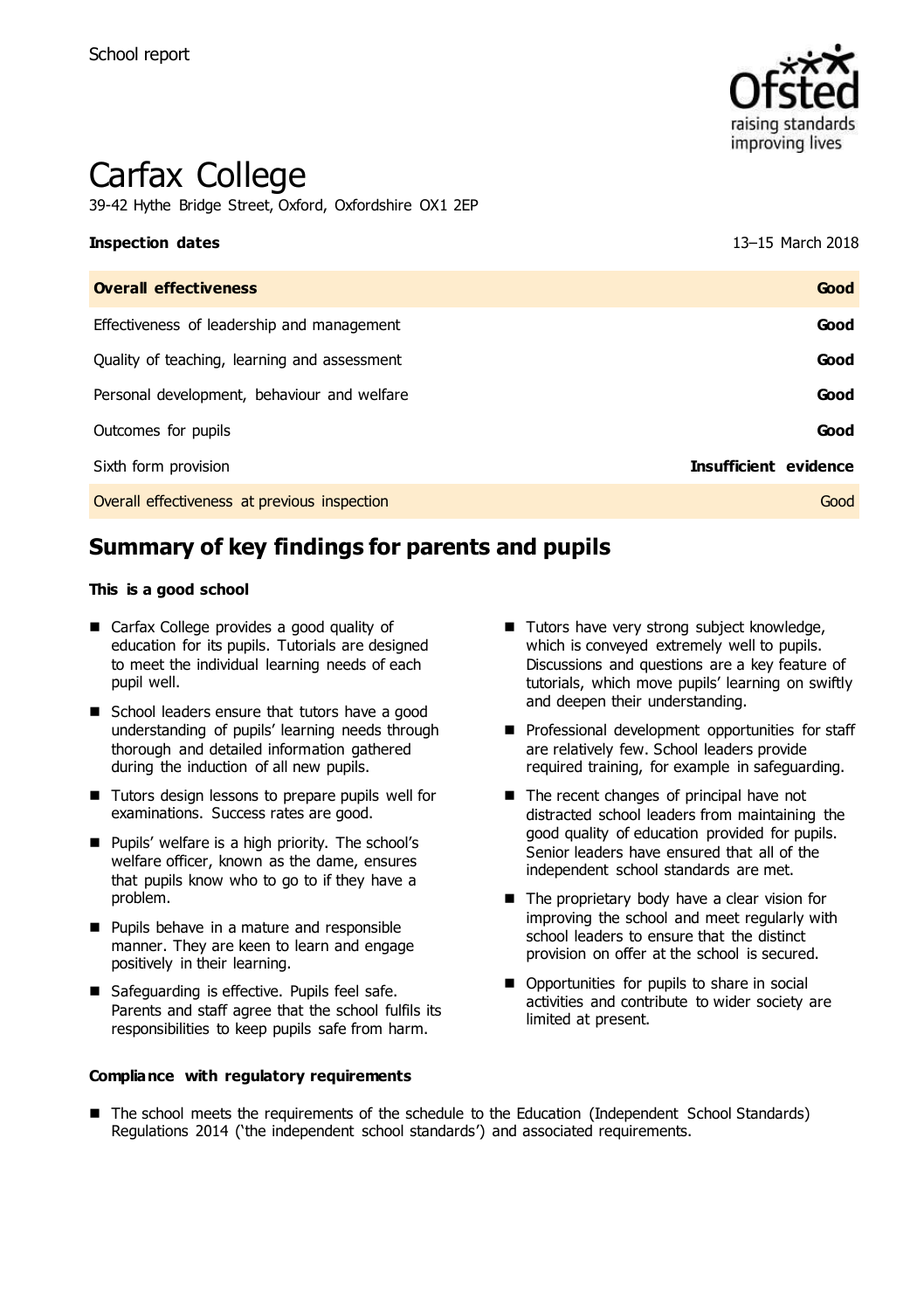

## **Full report**

### **What does the school need to do to improve further?**

- **Provide more opportunities for pupils to become active participants in school life and** wider society.
- Ensure that all staff are provided with continuing professional development to encourage, challenge and to support their development.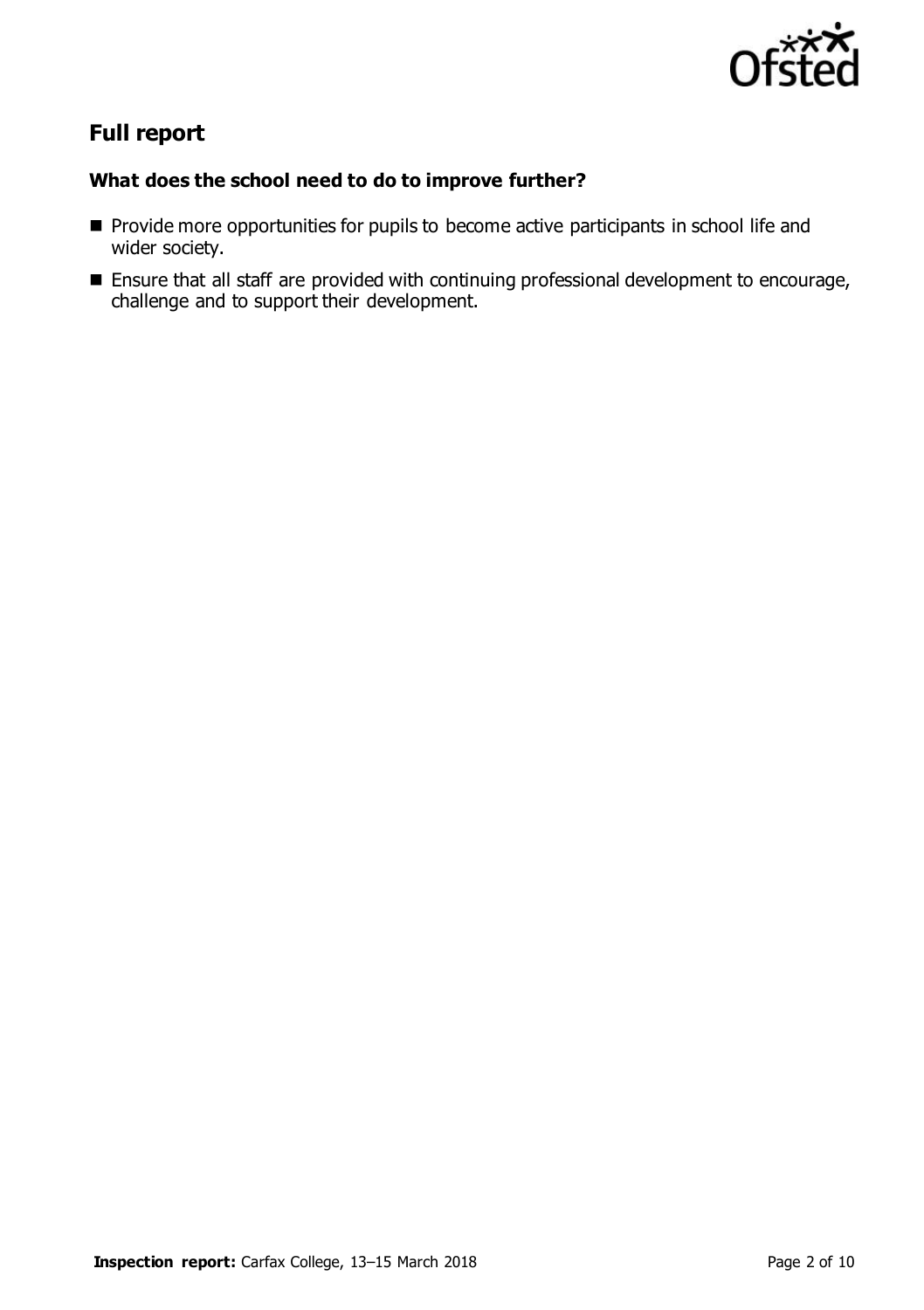

# **Inspection judgements**

#### **Effectiveness of leadership and management Good**

- School leaders have ensured that all of the independent school standards and associated requirements are met.
- School leaders have maintained a strong focus on ensuring that pupils achieve well. This is because initial assessments of pupils' learning enable bespoke curriculum provision to be designed and planned. As a result, pupils are successful in their studies.
- The curriculum is tailored and designed to meet the learning needs and aspirations of each individual pupil well. Tutors create individualised schemes of work for each pupil to ensure that they learn all aspects of their subject comprehensively.
- The curriculum is enhanced through opportunities for pupils to take part in a wide range of sporting activities, such as tennis, horse riding, football and cricket. The school also arranges music tuition for pupils, for example, piano and guitar lessons. Opportunities to develop pupils' artistic skills in textiles and painting are also provided. These additional activities have a positive impact on pupils' personal development.
- Senior leaders check on pupils' learning outcomes regularly. Monthly reports, prepared by each tutor, outline pupils' progress towards achieving their goals. They also provide a range of useful information to ensure that pupils are on track to achieve examination success.
- Senior leaders check on the quality of teaching regularly and provide constructive and supportive feedback to tutors. However, opportunities for staff professional development, to encourage and support them to improve, and to develop their professional knowledge and skills, are not routinely in place.
- School leaders ensure that direct communication with parents is maintained on a regular basis. Parents are very positive about the quality of information on their child's learning and progress that they receive from the school. They know that the school personalises the curriculum for their child in discussion with them. As one parent commented, 'The school brings out the best in my child, they learn at their own pace.'

#### **Governance**

- The proprietary body, which is made up of consultants and leaders from the Carfax Education Group, monitor the work of the school. They make regular visits to meet with senior leaders to provide challenge and support. They oversee the work of the school to check that the school fulfils its stated aims, 'to provide all pupils with access to a broad and balanced range of knowledge and understanding', and ensure that all of the independent school standards are met.
- Members of the proprietary body are passionate about providing a high-quality tutorial education for pupils. During the application process, they meet with parents to discuss the aspirations and ambitions that they have for their child. This is to ensure that the style and scope of teaching at Carfax College is suited to the learning needs of each pupil. As a result, when pupils take up a place at the school, school leaders plan the most appropriate range of learning opportunities to ensure that pupils achieve their ambitions.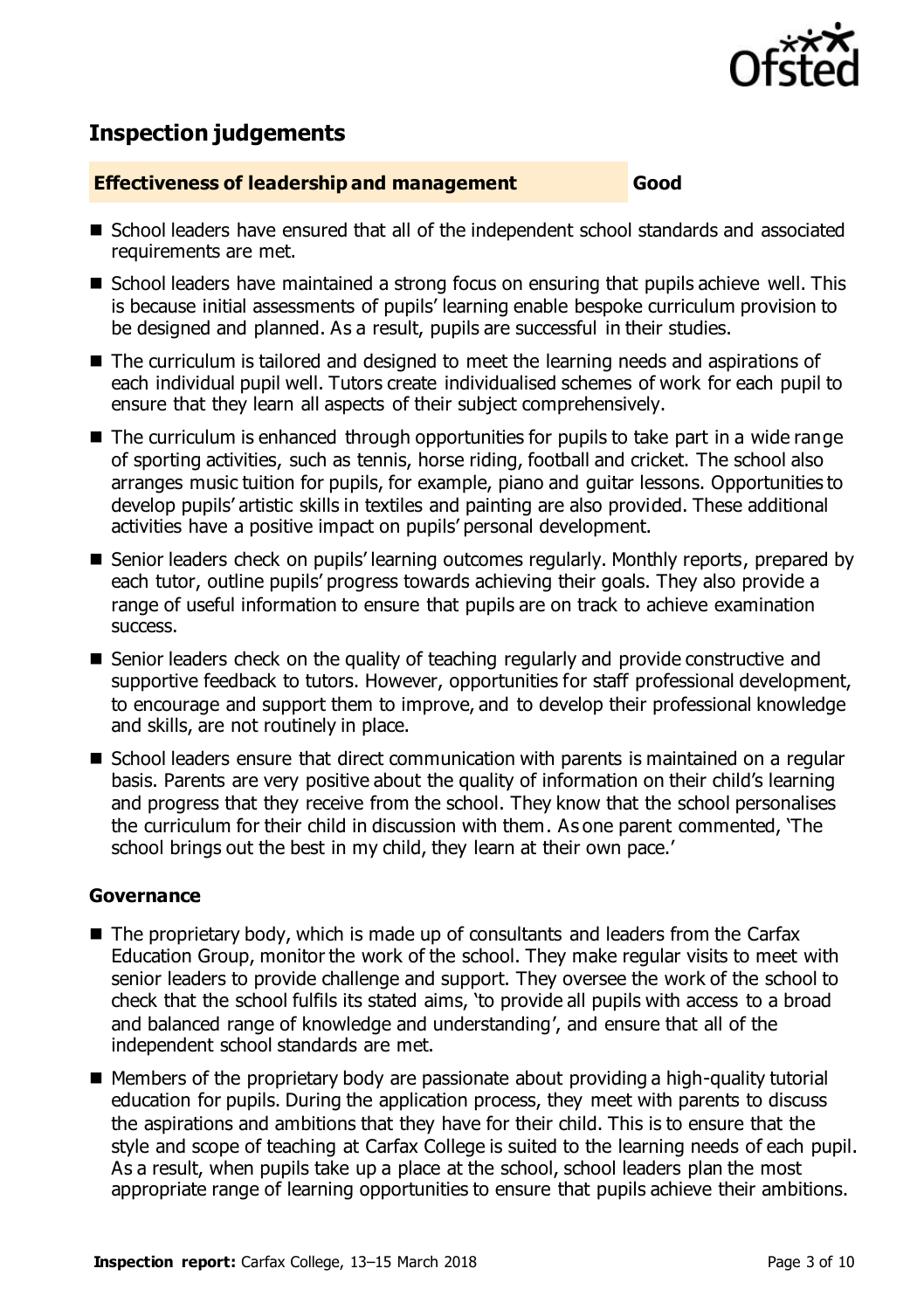

- **Proprietors check on the progress of pupils, alongside school leaders, to make sure that** their progress is in line with expectations and that pupils are on track to achieve their goals. If concerns arise, swift action is taken to ensure that pupils are supported effectively to get back on track.
- $\blacksquare$  Proprietors know that the small number of pupils and few pupils in each age group present challenges when trying to ensure that pupils' spiritual, moral, social and cultural development is enhanced. They are constantly seeking opportunities for pupils to experience a wide range of events, such as taking part in debates, public speaking, listening to national and international speakers, hearing from experts to consider their career pathway and participating in sporting events. However, currently opportunities for pupils to contribute to the school and wider community are limited.

#### **Safeguarding**

- The arrangements for safeguarding are effective.
- The school has a suitable safeguarding policy, which meets the statutory requirements set out by the Secretary of State. The policy is published on the school website.
- $\blacksquare$  School leaders take the safety of pupils very seriously. They ensure that information provided for pupils during their induction sets out the most important contact information for them, so they know who to go to if they have a concern.
- Staff are trained well and kept up to date with information to make sure that pupils are protected from harm. Their training includes information on extremism and radicalisation, to enable them to be fully informed about actions to take should any concerns arise.
- **Pupils say that they feel safe in school. They know how to keep themselves safe, for** example when using the internet and social media. Parents agree that the school places a high priority on keeping pupils safe.
- **Pupils understand about a range of bullying, but say that there is no bullying at the** school.

#### **Quality of teaching, learning and assessment Good**

- Discussions with pupils when they join the school are designed to help them to set their own goals and to achieve their ambitions. Detailed information is provided for tutors to enable them to plan a personalised curriculum for each child in their subject of expertise. This motivates pupils and inspires them to strive to do the very best they can.
- Tutors and pupils engage enthusiastically in discussion and debate during tutorials. Tutors regularly check on pupils' understanding throughout the tutorial and adjust the pace and content of the lesson by checking on pupils' understanding and providing them with opportunities to explain their thinking.
- Tutors have very strong subject knowledge, which is used very effectively to deepen pupils' understanding. Tutors check regularly during tutorials, that pupils understand technical language and are able to apply their knowledge to explain their thinking. In one English lesson, effective dialogue and discussion between the pupil and tutor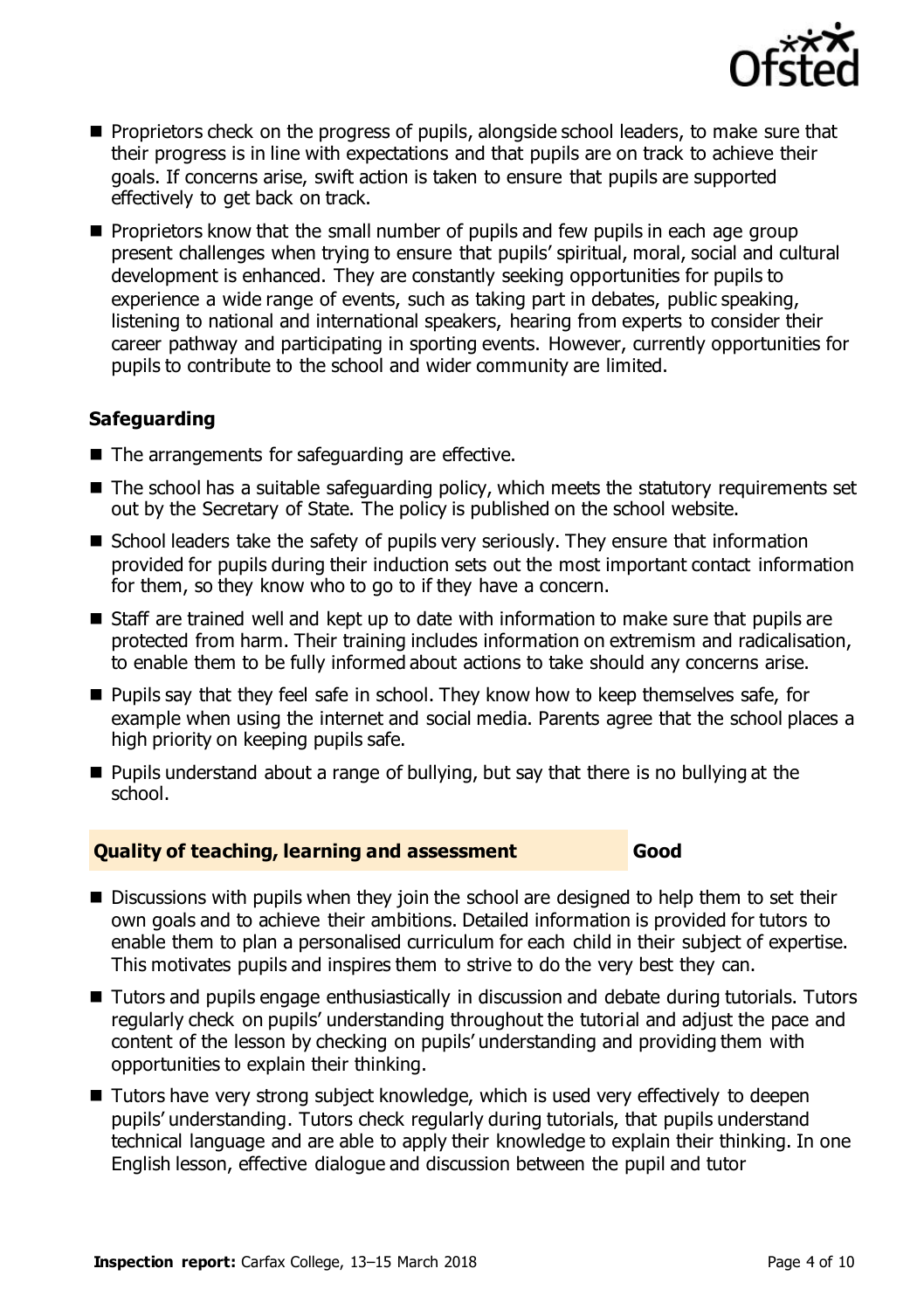

demonstrated that the pupil not only understood the context of the text, but was also able to interpret the wider issues within the text.

- Tutors keep comprehensive records of pupils' learning and development, which are shared with pupils. These are also helpful in providing parents and carers with a clear picture of the academic provision and achievements of each pupil.
- Tutors use assessment effectively to identify strengths and areas for development for each pupil. The monthly reports for each subject studied by pupils provide a helpful record of pupils' progress. Their next steps and an assessment of the effort they put in to achieving their goals are also included in the monthly reports.

#### **Personal development, behaviour and welfare Good**

#### **Personal development and welfare**

- The school's work to promote pupils' personal development and welfare is good. The welfare officer (the dame) takes time to get to know each pupil when they start at the school. A detailed and useful handbook is provided for pupils to ensure that they know who to contact if they have a problem, but also providing them with helpful guidance on accessing information.
- The school works well with outside agencies to support pupils who have particular needs. Pupils who have special educational needs (SEN) and/or disabilities are supported well. The school ensures that pupils' entitlement, set out in their education, health and care plans, is fulfilled.
- The welfare team communicates regularly with host families to ensure that pupils on short-stay or longer courses are provided with the care, guidance and support that they need. The detailed information collated by the welfare team and provided to pupils when they start school enables them to feel confident that staff are there to support them during their time at the school.
- **Personal tutors provide effective support for each pupil. Since the previous inspection,** personal tutors take time to make sure pupils' entitlement to personal, social, health and economic education is fulfilled. One-to-one discussions take place each week and cover a wide range of subjects such as healthy eating, drugs, smoking and alcohol abuse, coping with peer pressure, emotional health and well-being, gender and sexuality, career planning and democratic tolerance and British values. These sessions make a strong contribution to pupils' good personal development.

#### **Behaviour**

- The behaviour of pupils is good. Pupils have positive attitudes to learning. They conduct themselves with maturity, taking responsibility for their learning in an exemplary way.
- **Pupils arrive promptly for each lesson and ensure that they have the correct resources** and equipment needed to support their learning. They are conscientious and ensure that their homework is completed in a timely way, and most do not need prompting.
- **Pupils' good attendance makes a strong contribution to their learning and progress. No** pupils are persistently absent.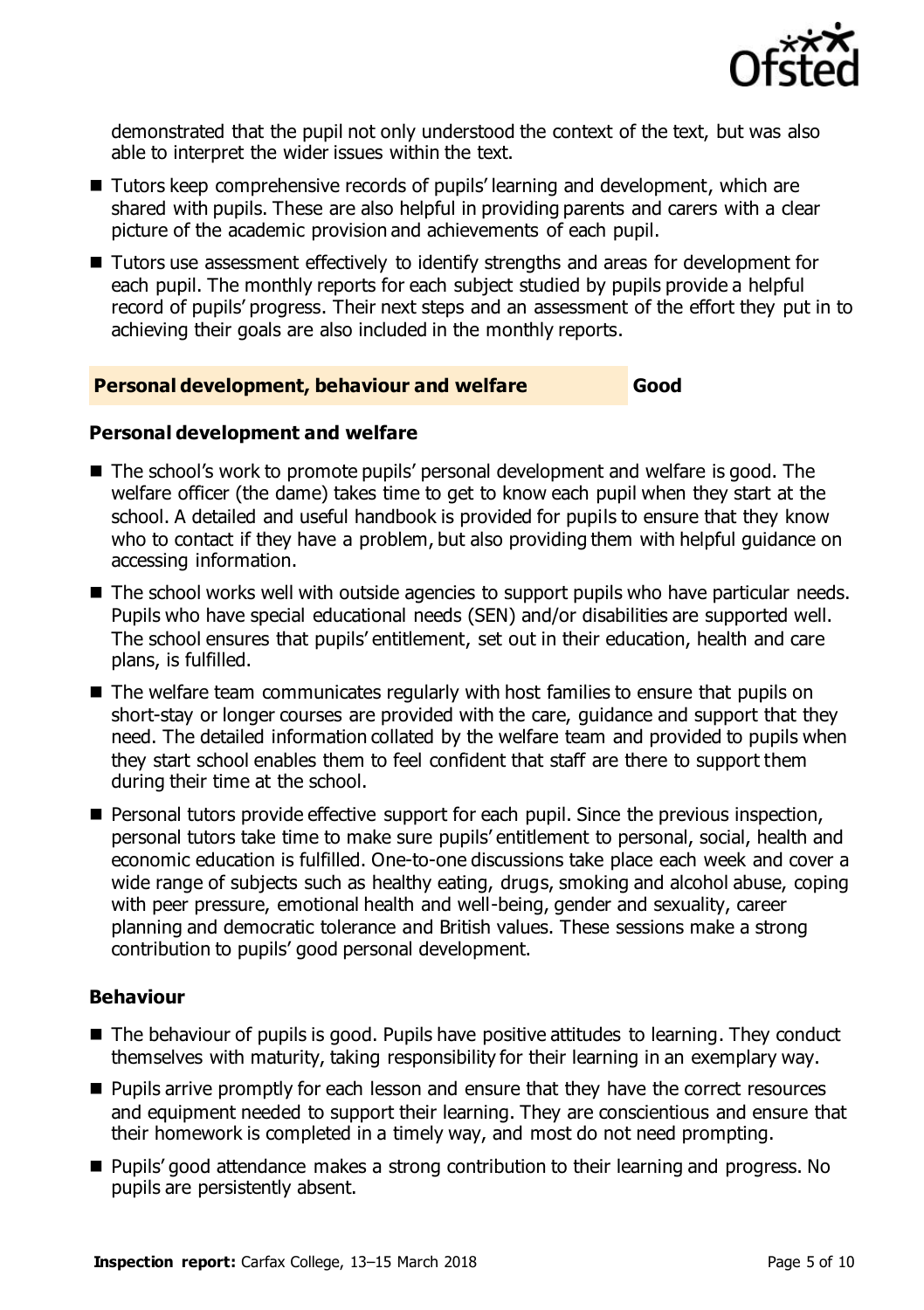

#### **Outcomes for pupils Good Good**

- **Pupils welcome the opportunity to set their own goals in each subject when they start at** the school. This serves to motivate them to try their best and achieve well in their learning.
- Since 2015, all pupils who took A levels achieved at least a pass. The proportion of pupils achieving an A grade was well above the national average. In 2017, 43% of pupils achieved an A grade in their subject.
- Outcomes for pupils taking GCSEs are consistently strong. The proportion reaching the higher standards is well above the national average.
- **Pupils' progress is consistently strong overall. This is because it is carefully monitored by** each tutor and checked by senior leaders. Pupils with additional needs, including pupils who have SEN and/or disabilities, are provided with additional bespoke support to enable them to overcome any difficulties which help them to achieve their goals.
- **Pupils are well prepared for the next stage of their education. Most secure a place at a** university of their choice following A levels. Some pupils undertaking GCSE studies remain at the school to continue their A level preparation. Others secure a place at a senior school of their choice.

**Sixth form provision Insufficient evidence – amnesty granted**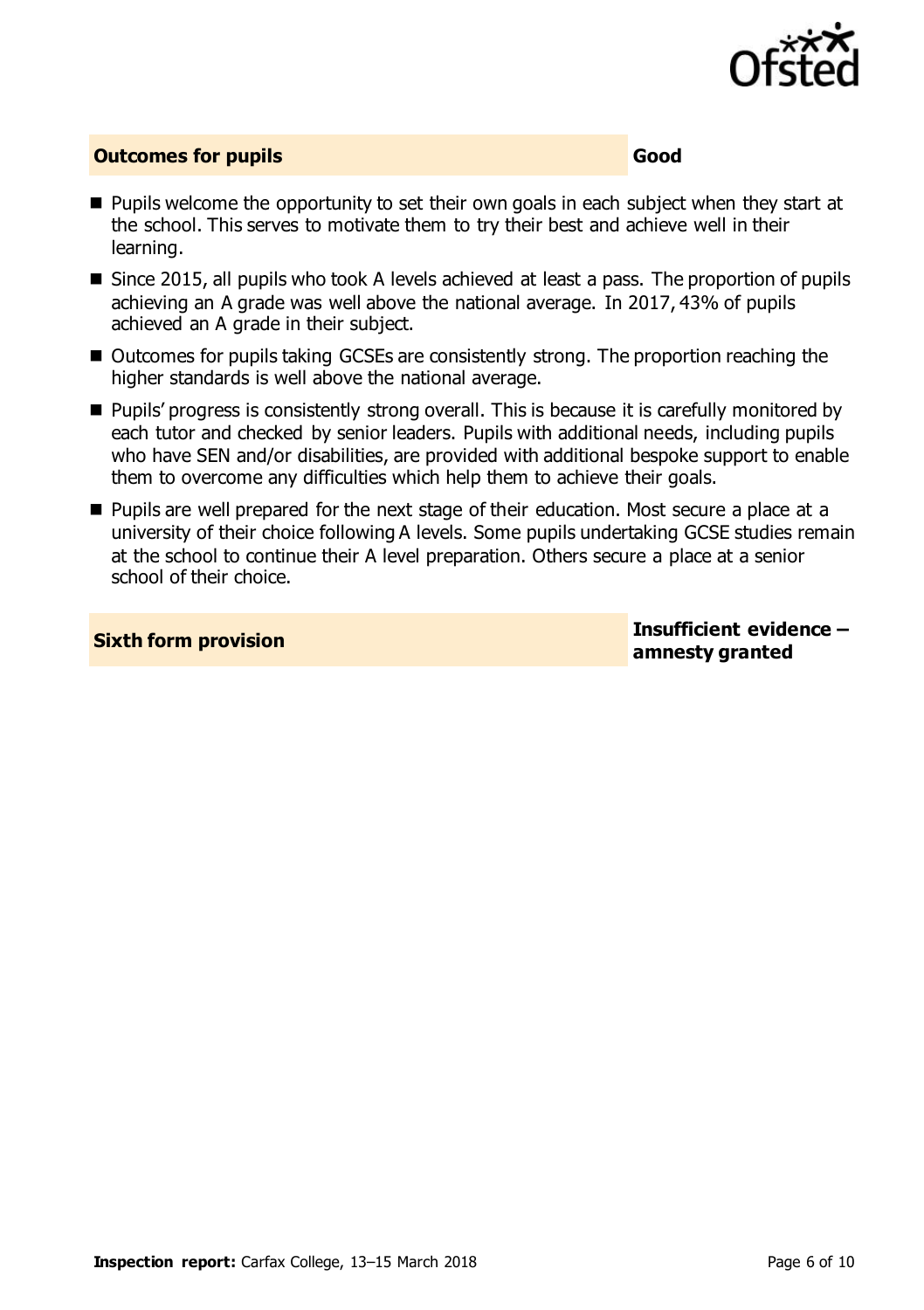

# **School details**

| Unique reference number  | 139997   |
|--------------------------|----------|
| DfE registration number  | 931/6014 |
| <b>Inspection number</b> | 10033962 |

This inspection was carried out under section 109(1) and (2) of the Education and Skills Act 2008, the purpose of which is to advise the Secretary of State for Education about the school's suitability for continued registration as an independent school.

| Other independent school        |
|---------------------------------|
| Independent school              |
| 11 to 21                        |
| Mixed                           |
| Mixed                           |
| 25                              |
| 16                              |
| 12                              |
| <b>Carfax Education Limited</b> |
| Alexander Nikitich              |
| Matthew Goldie-Scot             |
| Victoria Jefferson              |
| £18,900-35,500                  |
| 01865 200 676                   |
| www.carfax-oxford.com           |
| enquiries@carfax-oxford.com     |
| 10-12 June 2014                 |
|                                 |

### **Information about this school**

■ Carfax College is a small non-selective, co-educational, independent tutorial school situated in the centre of Oxford. It was founded in 2009 by Mr Alexander Nikitich. It is part of Carfax Education Group. Carfax College was previously known as Carfax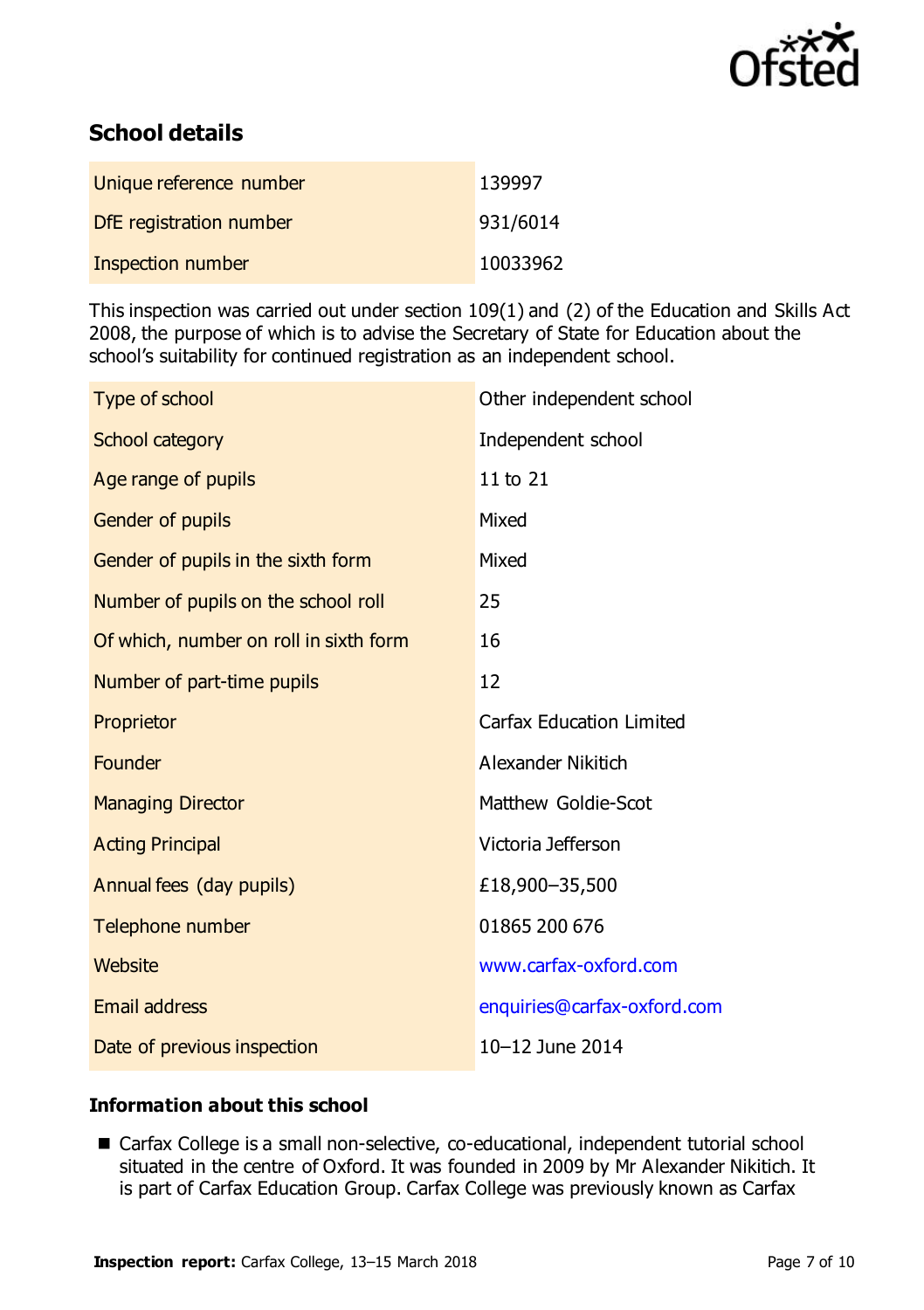

Tutorial Establishment. It was first registered as a school in 2013. The first inspection of the school was in June 2014.

- The proprietary body, Carfax Education Limited, oversees the work of the school. It is led by a managing director.
- Occasionally, some pupils are educated at the Carfax Offices in 25 Beaumont St, Oxford OX1 2NP.
- The previous principal retired in October 2017. A new principal was appointed and took up post in November 2017. Currently the principal is on long-term sick leave, and she was not present during the inspection. The acting principal was appointed to the post a week before the inspection began.
- The school offers GCSE, A-level and foundation courses, examination retakes and Easter revision courses for pupils. All teaching is currently through one-to-one tuition.
- Carfax College is a registered centre for all examination boards.
- There are currently 25 pupils on roll. About half of the pupils attend part time.
- The amount of time pupils spend at the school varies from a few weeks to up to three years, to meet the specific requirements of each pupil. Pupils only attend designated tutorials, so there is no general provision. Full-time pupils who stay at lunchtime are supervised off-site.
- Most pupils are of white British heritage, with a few from Western and Eastern Europe, the Middle East and the Far East. The majority of international pupils on short-term courses are from Russia, China or other Eastern European countries.
- A small proportion of pupils live with host families during their time at the school. The boarding provision was not part of this inspection. It was inspected in November 2016. It was judged to be good.
- There are a few pupils who have SEN and/or disabilities. A small proportion of pupils have education, health and care plans.
- A few students who are above the registered age range attend to complete specific examination preparation.
- $\blacksquare$  The school does not use any alternative provision.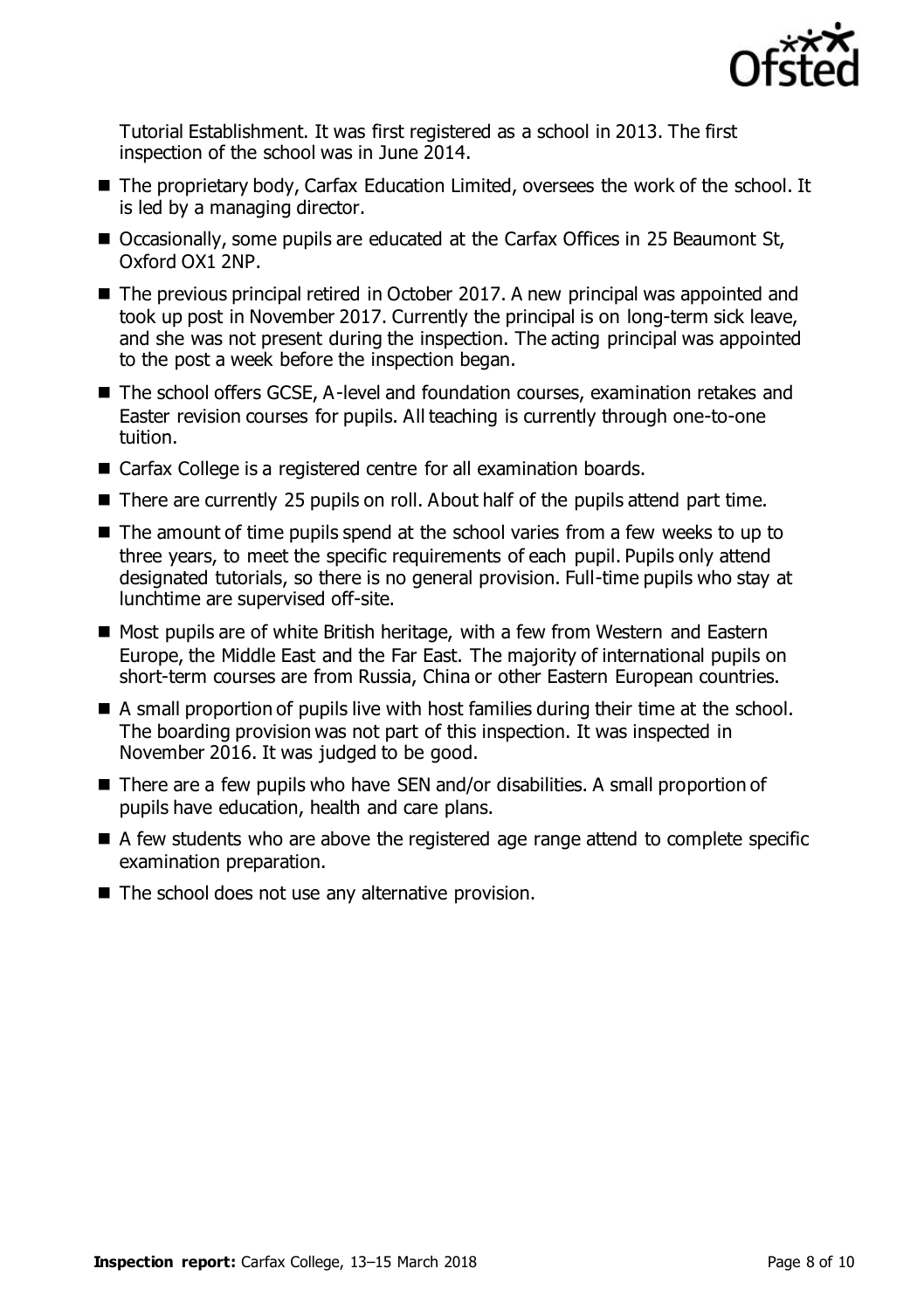

# **Information about this inspection**

- Her Majesty's Inspector observed teaching and learning in 14 tutorials. Some were joint observations with the acting principal.
- $\blacksquare$  Meetings were held with the acting principal, the director of studies, the master of hours, the dame, the bursar, a group of pupils and a group of tutors.
- No members of the proprietary body were available to meet with the inspector during the inspection. The inspector had an extended telephone conversation with the managing director.
- There were no responses to the Ofsted online questionnaire, Parent View. The inspector held two individual meetings with parents and one telephone conversation with a parent.
- The inspector considered the views of the 23 members of staff who completed the Ofsted questionnaire.
- $\blacksquare$  A range of documents was scrutinised, including the school's evaluation of its work, curriculum plans, schemes of work and records of pupils' achievement.
- Information about safeguarding arrangements was checked, as were the single central record, risk assessments and a range of policies.
- All of the independent school standards were checked during this inspection.

#### **Inspection team**

Ann Henderson, lead inspector **Her Majesty's Inspector**